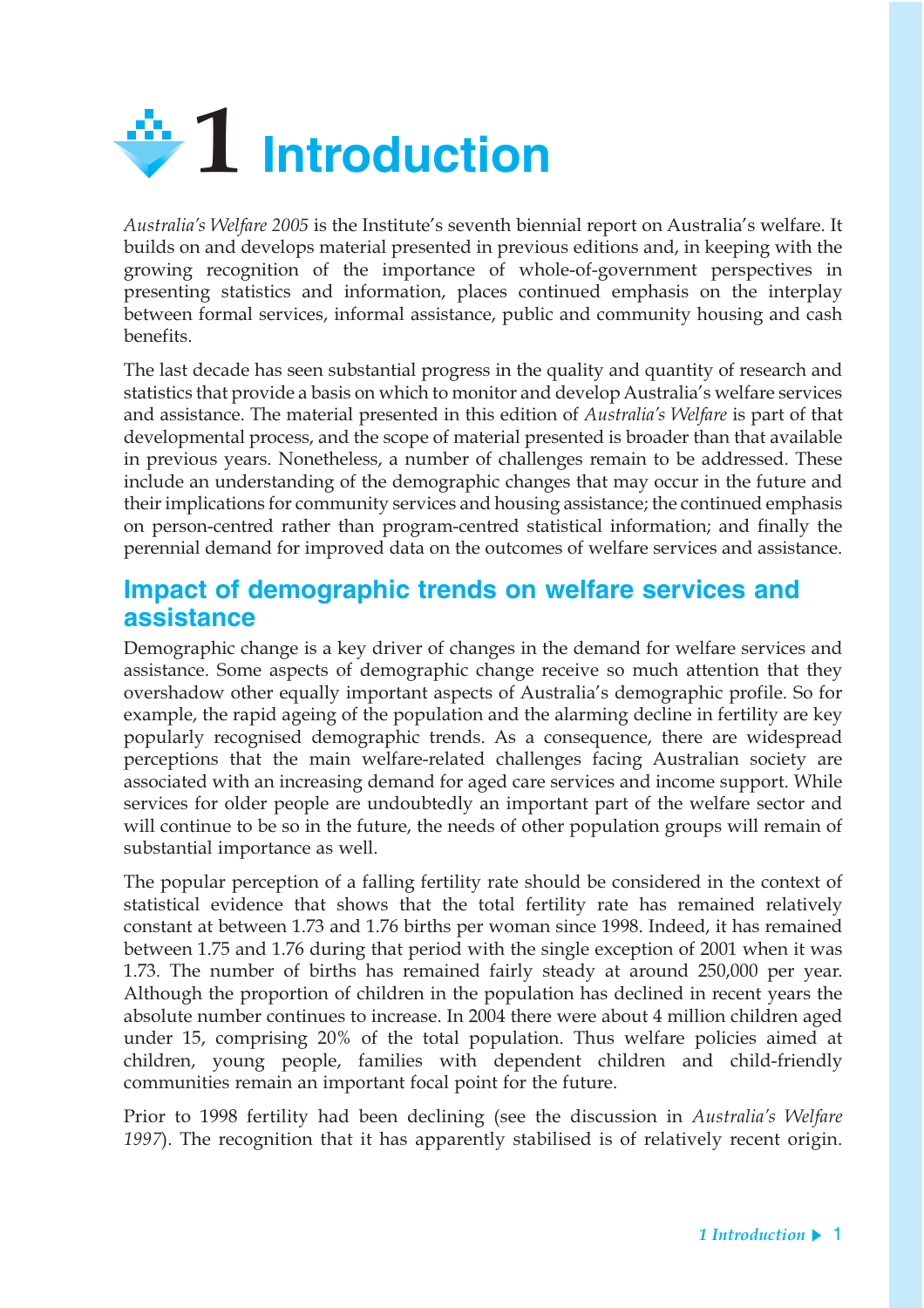It is important to recognise that our current demographic projections are based on a continuing slow decline in fertility; many of the projected numbers may therefore underestimate the proportion of children in Australian society in the 2020s and beyond. The next few years should reveal whether or not this period of relative stability marks the end of this downward cycle in national fertility rates.

# **Person-centred rather than program-centred information**

Recent years have seen continued emphasis on the need for a person-centred perspective across a wide range of policy areas. There has been a particular focus on providing integrated information concerning the needs and circumstances of young children, but there is also interest in the needs and circumstances of youth and families, older people and people with disabilities. Each of these population groups is of central relevance to the data assembled in this volume of *Australia's Welfare*.

While there is considerable agreement on the need for person-centred rather than program-centred information, the major national sources of statistical information on these groups of people continue to be administrative by-product data. By their nature, such data are program-specific. The difficulties in assembling person-oriented information are beginning to be addressed, but considerable work remains to be done before this goal is achieved. In several key community services databases, statistical data linkage is now routinely used to connect records relating to particular individuals within the program; this means that the data are organised around people rather than disparate episodes of service (for example, the SAAP, CSTDA and HACC databases). The device used is a statistical linkage key which does not identify individuals, meets national privacy requirements and has ethical approval.

This same statistical linkage strategy will be able to be extended across programs, to provide statistical information (not individual information) which relates to the person rather than the program. Some progress of this kind has been made in relation to older people (AIHW 2005a, 2005b) and in a number of studies undertaken in Western Australia (Brook et al. 2005). Further work will be an important step in providing the kind of statistical information necessary to inform whole-of-government and interjurisdictional agendas in welfare policy.

#### **Improving data on outcomes**

For at least 30 years policy analysts and social planners have been preoccupied with improving the measurement of outcomes across a range of social policy agendas. This is as much the case in community services and housing as it is in health and education. In 1995 the (then) Industry Commission instituted an annual cycle of performance monitoring for the welfare services sector; the demand for good outcome data has continued apace over the last decade. Program administrators are all too aware of the distinction between output and outcome measures, but true robust measures of outcome for disability services, aged care services, juvenile justice, child protection, homelessness services and other such programs continue to present difficulties at both the conceptual and measurement levels.

At the broadest level, outcomes for such programs could be understood to relate to the overall wellbeing of members of Australian society; these are the kinds of indicators that are set out in Chapter 2 and provide contextual information for those interested in